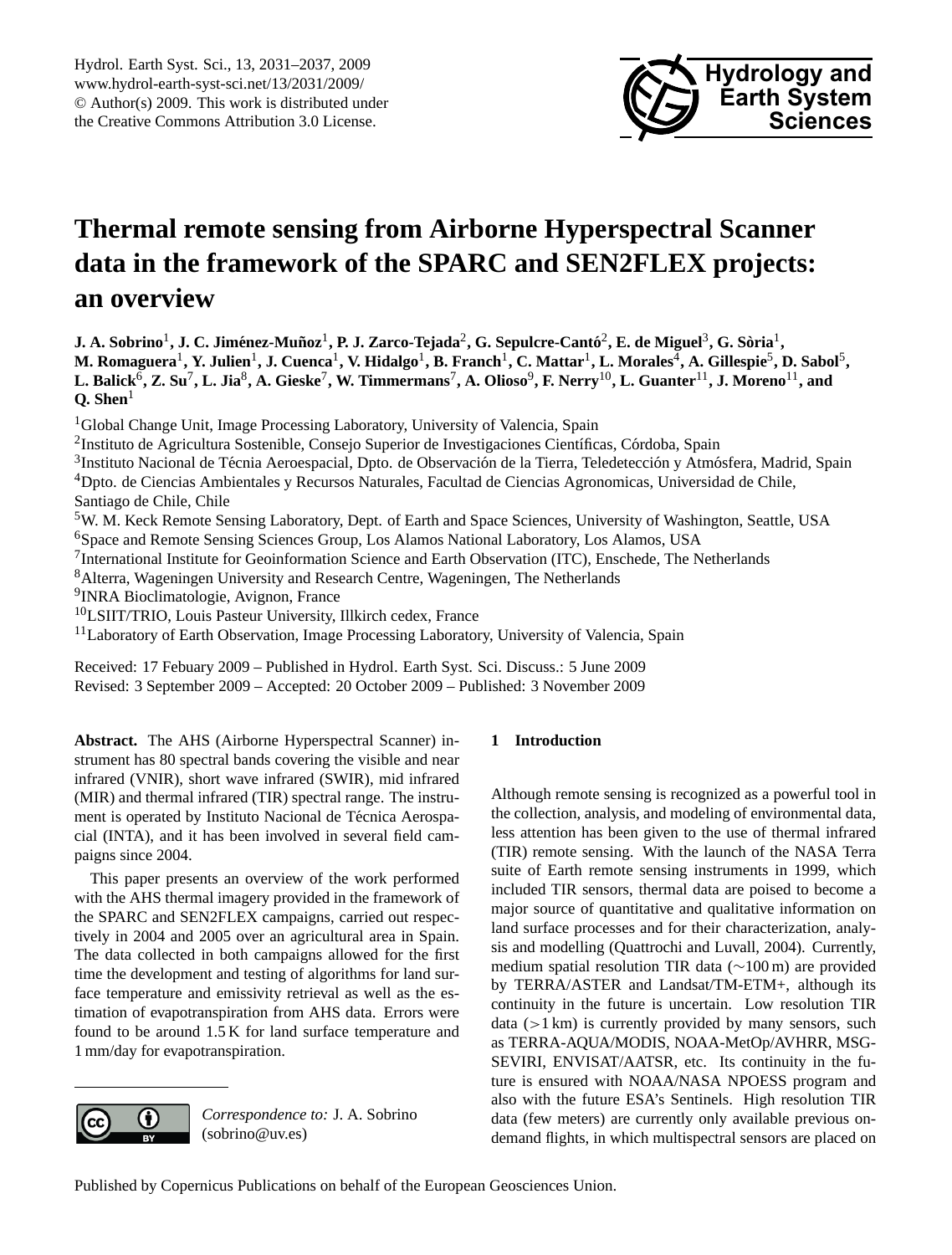board planes. This is the case of the imagery used in this paper, as will be shown bellow.

There are two fundamental reasons why TIR data contribute to an improved understanding of land surface processes: i) through measurement of surface temperatures as related to specific landscape and biophysical components, and ii) through relating surface temperatures with energy fluxes for specific landscape phenomena or processes (Quattrochi and Luvall, 1999). Different thematic areas where TIR remote sensing data have been applied to the analysis of landscape attributes or land surface processes could be found, as for example: i) landscape characterization; ii) thermal intertia and landscape analysis; iii) estimation of energy fluxes; iv) evaporation/evapotranspiration/soil moisture; v) quantification of energy balance or energy flux; and vi) forest energy exchange. Another important applications of TIR remote sensing are climate applications (soil thaw/freeze cycle characterization, drought monitoring...), thermal anomalies (urban heat island) and high temperature events detection (forest fires, coal seam fires, burning oil spills or natural phenomena such as volcanoes...).

In all these thematic areas and other environmental studies, land surface temperature (LST) is a key parameter which can be retrieved from TIR data. Hence, except for solar irradiance components, most of the fluxes at the surface/atmosphere interface can only be parameterized through the use of surface temperature. LST can play either a direct role, such as when estimating long wave fluxes, or indirectly as when estimating latent and sensible heat fluxes (Kerr et al., 2004). LST can be also used as an input data in water and energy balance studies, which is an important issue in environmental studies in order to achieve a better understanding on the exchange of heat and moisture between the land surface and lower atmosphere, also leading to a better understanding on the water and carbon cycles. Moreover, many other applications rely on the knowledge of LST, such as geology, hydrology, vegetation monitoring, global circulation models, and evapotranspiration, among others.

The purpose of this paper is to present an overview of the results obtained from thermal remote sensing in the framework of two field campaigns carried out over an agricultural area in Spain. Further details on the results presented in this overview can be found in Sobrino et al. (2006) and Sobrino et al. (2008).

The paper is organized as follows: Sect. 2 provides a description of the field campaigns, the study area, the instrumentation and measured in situ data and the airborne imagery collected. Section 3 describes the algorithms developed for LST retrieval, whereas Sect. 4 shows the procedure considered to estimate the evapotranspiration. Finally, Sect. 5 presents a summary and conclusions.

## **2 Methods**

#### **2.1 SPARC and SEN2FLEX field campaigns**

In the framework of its Earth Observation Envelope Programme (EOEP), the European Space Agency (ESA) carries out a number of ground-based and airborne campaigns to support geo/biophysical algorithms development, calibration/validation activities and simulation of future spaceborne Earth Observation (EO) missions. The SPECTRA Barrax Campaign (SPARC) and the Sentinel-2 and Fluorescence Experiment (SEN2FLEX) are samples of these field campaigns. Both of them were conducted in the Spanish agricultural area of Barrax, which is described in the next section.

The SPARC field campaign started in July 2003, but the main data collection was carried out in July 2004. It was organized under the framework of different activities related to the Surface Processes and Ecosystem Changes Through Response Analysis (SPECTRA), an ESA candidate Core Earth Explorer mission selected for phase-A studies but finally rejected for phase-B. Ground-based measurements included vegetation, atmospheric and radiometric parameters, among others. Different satellite and airborne imagery were also collected during the campaign. Detailed information can be found in Moreno et al. (2004). In this paper we will focus on thermal radiometric measurements, which will be described in Sect. 2.3, and thermal infrared airborne imagery, which will be described in Sect. 2.4.

SEN2FLEX is a campaign that combines different activities in support of initiatives related both to fluorescence experiments to observe solar induced fluorescence signal over multiple surface targets, and to Global Monitoring for Environment and Security (GMES) Sentinel-2 initiative for prototyping spectral bands, spectral widths, and spatial/temporal resolutions to meet mission requirements. The first initiative is closely related to previous analysis in the framework of the Fluorescence Explorer (FLEX) mission, an ESA candidate for a future Earth Explorer mission. Furthermore, SEN2FLEX campaign includes activities in support of the EU Water Framework Directive (WFD) EO projects in order to improve Europe's water resources protection and management. Similarly to SPARC campaign, coordinated collection of satellite, airborne hyperspectral and coincident in-situ data together with analysis of the joint dataset was also carried out in SEN2FLEX. Two campaigns at different time period during the year 2005 were carried out to ensure different crop growth stages and conditions: the first on 1, 2, and 3 June 2005 and the second on 12, 13 and 14 July 2005. Details can be found in [http://www.uv.es/](http://www.uv.es/~leo/sen2flex)∼leo/sen2flex. Details on thermal in-situ measurements and thermal imagery will be provided in Sects. 2.3 and 2.4.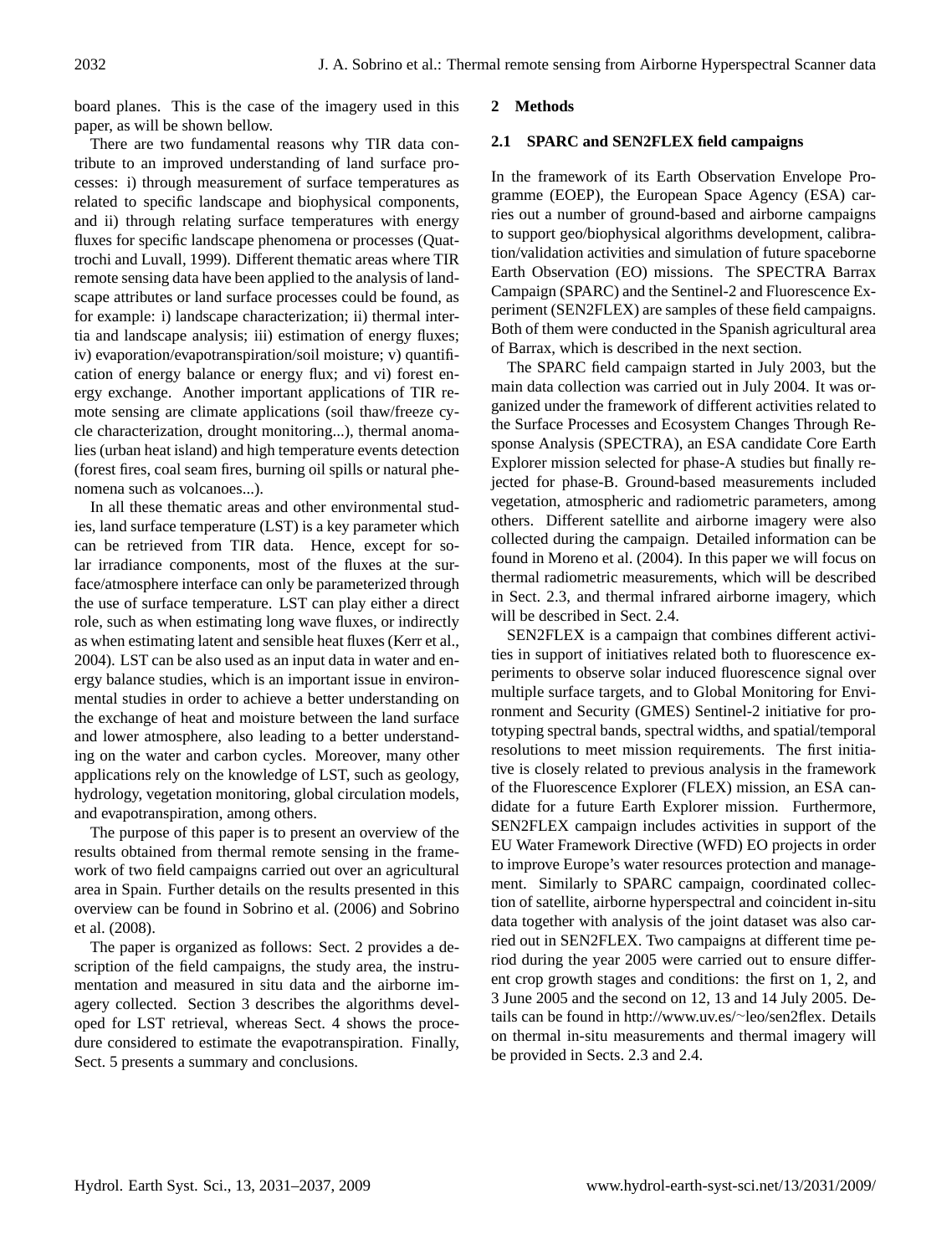## **2.2 Study area: the agricultural site of Barrax**

Field measurements and airborne imagery were collected in the agricultural area of Barrax (39°3′ N, 2°6′ W, 700 m). This study area is located in Albacete (Spain). The area has been selected in many other experiments due to its flat terrain, minimising the complications introduced by variable lighting geometry, and the presence of large, uniform land-use units, suitable for validating moderate-resolution satellite image products.

Barrax has a Mediterranean type climate, with heavy rainfall in spring and autumn and lower in summer; it presents a high level of continentality, with quite sudden changes from cold months to warm months and high thermal oscillations in all seasons between the maximum and minimum daily temperatures.

The soils of the area are *Inceptisols* in terms of soil Taxonomy. About 65% of cultivated lands at Barrax are dryland (67% winter cereals; 33% fallow) and 35% irrigated land (75% corn; 15% barley/sunflower; 5% alfalfa; 5% onions and vegetables). The University of Castilla-La Mancha, through the Escuela Técnica Superior de Ingenieros Agrónomos (Agronomic Engineers Technical Institute) operates three agro-meteorological stations in the study area. More details about the test site are presented in Moreno et al. (2001).

## **2.3 Instrumentation and in-situ data collection**

Radiometric temperatures were measured in situ in order to retrieve surface temperatures and emissivities. For this purpose, different thermal radiometers (single broadband and also multiband) and thermal cameras were used, jointly with blackbodies for calibration purposes and a diffuse reflectance standard plate (model Labsphere Infragold) to estimate the sky irradiance. In particular, the CIMEL radiometer model CE 312-2, with five TIR narrowbands and also with a broadband (8–14  $\mu$ m) allowed the retrieval of surface temperature and emissivity using the Temperature and Emissivity Separation (TES) algorithm (Gillespie et al., 1998). TES emissivities for the broadband were then used to recover surface temperatures from the broadband radiometers. In this way, a complete dataset of LSTs measured in situ over different samples (water, bare soil, green grass, senescent vegetation, corn, wheat) was acquired in both SPARC and SEN2FLEX field campaigns. This dataset was used to validate algorithms for LST retrieval from AHS data.

### **2.4 Airborne Hyperspectral Scanner (AHS)**

## **2.4.1 Technical description**

The Airborne Hyperspectral Scanner (AHS) (developed by SensyTech Inc., currently ArgonST, USA) is operated by the Spanish Institute of Aeronaoutics (INTA), onboard its aircraft CASA 212-200 Paternina. The AHS incorporates advanced components to ensure high performance while maintaining the ruggedness to provide operational reliability in a survey aircraft. The main AHS technical specifications are:

- **–** Optical design: scan mirror plus Cassegrain-type afocal telescope with a single IFOV determining field stop (Pfund assembly),
- **–** FOV (Field Of View)/IFOV (Instantaneous Field Of View): 90°/2.5 mrad,
- **–** GSD (Ground Sampling Distance): 2.1 mrad (0.12◦ ),
- **–** Scan rates: 12.5, 18.75, 25, 35 Hz, with corresponding ground sampling distances from 7 to 2 m,
- **–** Digitization precision: 12 bits to sample the analog signal, with gain level from  $\times 0.25$  to  $\times 10$ ,
- **–** Samples per scan line: 750 pixels/line,
- **–** Reference sources: two controllable thermal black bodies ("cold" and "hot") placed at the edges of the field of view acquired each scanline,
- **–** Spectrometer: four dichroic filters to split radiation in four optical ports (VIS/NIR, SWIR, MIR and TIR), and diffraction gratings within each port, plus lens assemblies for re-focusing light onto the detectors,
- **–** Detectors: Si array for VIS/NIR port; InSb and MCT arrays, cooled in  $N_2$  dewars, for SWIR, MIR and TIR ports,
- **–** Spectral bands: 80 bands, with continuous coverage in four spectral regions (VNIR, SWIR, MIR and TIR) + single band at 1.5 micrometers. In particular, 10 TIR thermal bands, from 71 to 80, with effective wavelengths provided in Table 1.
- $-$  Noise Equivalente Delta Temperature (NE $\Delta T$ ) for TIR bands ∼0.25◦C (depends on the band considered).

### **2.4.2 Imagery dataset**

During the SPARC and SEN2FLEX campaigns the AHS collected several images at different times (including also nighttime acquisitions in the case of SEN2FLEX) and altitudes. In particular, four different flights altitudes were considered: 975 m, 1370 m, 2060 m and 2745 m above ground level, which provides pixel sizes of 2 m, 3 m, 4 m and 7 m, respectively. A total amount of 18 images were acquired in SPARC and 24 images in SEN2FLEX.

### **2.4.3 Processing**

Basic processing (pre-processing) of AHS imagery included the conversion of digital counts to radiance units and the atmospheric correction. Then, a higher processing level was applied to retrieve LST and heat fluxes, as will be explained in next sections. INTA provided the AHS imagery processed to at-sensor radiances (level 1b) and also the Image Geometry Model (IGM) files required to perform the geometric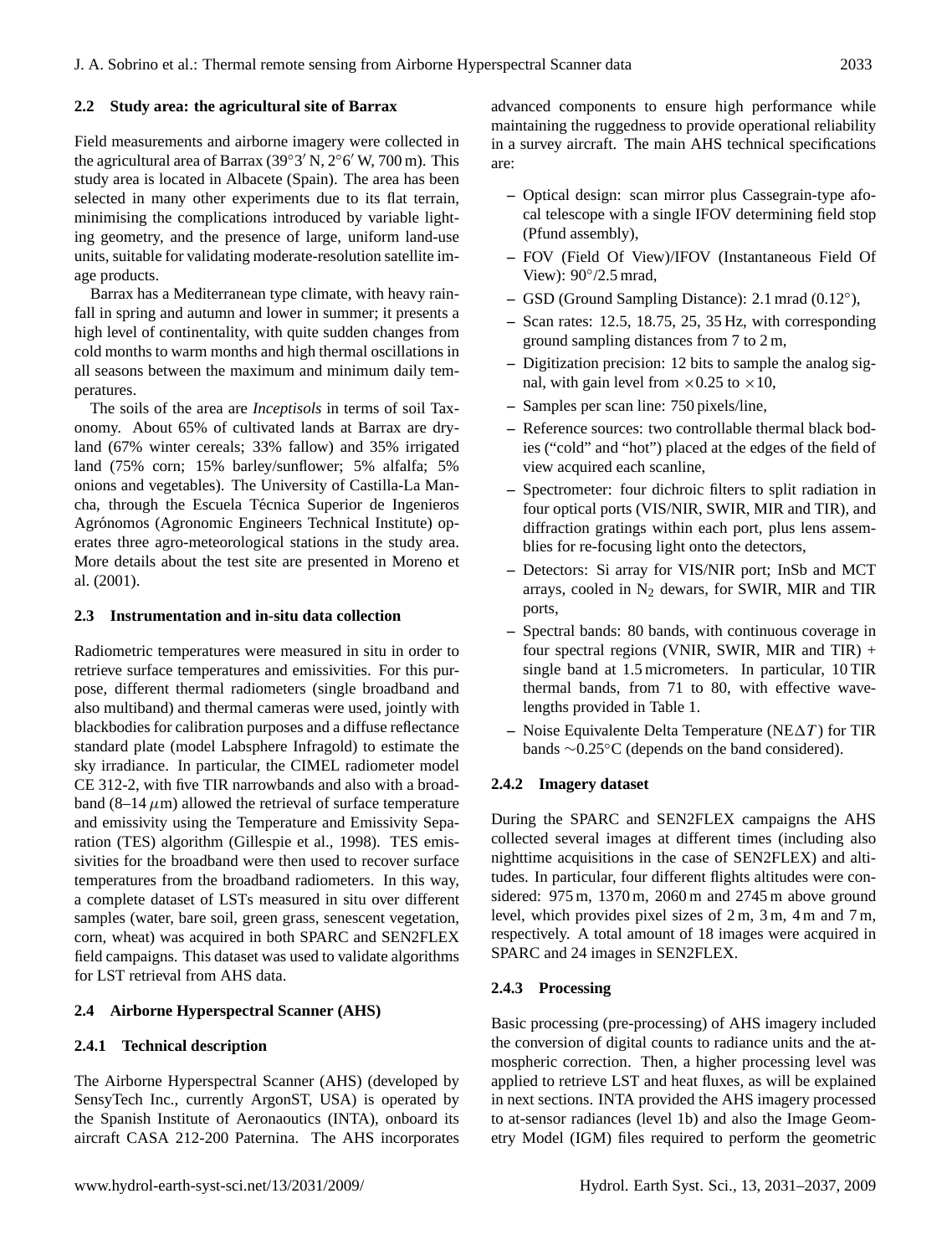correction. Imagery was atmospherically corrected in the VNIR and TIR spectral regions, using atmospheric profiles collected during the campaign and the MODTRAN4 radiative transfer code. In the case of VNIR, the atmospheric correction (conversion of at-sensor radiances to surface reflectances) was performed according to the method described in Guanter et al. (2005). For the TIR bands, at-sensor radiance was converted to at-surface radiance after compensation of atmospheric transmissivity and up-welling radiance. Since bands 71 and 80 are more affected by noise and band 74 is located in the ozone absorption region (despite this absorption is not observed at the flights altitude), bands 72, 73, 75, 76, 77, 78 and 79 (see Table 1) were finally considered as the optimal ones.

## **2.4.4 Vicarious calibration of thermal bands**

Since the main objective is to retrieve LST from AHS TIR bands, a previous assessment of the calibration for these bands was performed using the data collected in situ. This previous analysis allowed the identification of a technical problem for bands 71 (8.18  $\mu$ m), 72 (8.66  $\mu$ m) and 73  $(9.15 \,\mu\text{m})$  during the SPARC campaign in 2004. For this reason, only bands from 75 to 79 (see Table 1) were considered as optimal. Fortunately, this technical problem was solved in 2005 for the SEN2FLEX campaign, and the comparison between at-sensor brightness temperatures extracted from the AHS TIR bands and the ones simulated from the in situ data for 97 test points (including water, vegetation and bare soil) provided a Root Mean Square Error (RMSE) <1.5 K.

## **3 Algorithms development for land surface temperature and emissivity retrievals**

#### **3.1 Theoretical framework**

Methods for LST retrieval are based on the radiative transfer equation, which can be written in the thermal infrared region for a certain sensor band "i" as:

$$
L_i(T_i) = L_i^{\text{LLR}} \tau_i + L_i^{\uparrow} \tag{1}
$$

where  $L_i(T_i)$  is the radiance measured by the sensor  $(T_i$  is the at-sensor brightness temperature),  $\tau_i$  is the atmospheric transmissivity and  $L_i^{\uparrow}$  $i$  is the up-welling path radiance. The term  $L^{\text{LLR}}$  is the land-leaving radiance (LLR) or radiance measured at ground-level, which is given by:

$$
L_i^{\text{LLR}} = \varepsilon_i B_i(T_s) + (1 - \varepsilon_i) \frac{F_i^{\downarrow}}{\pi}
$$
 (2)

where  $\varepsilon_i$  is the surface emissivity,  $B_i(T_s)$  is the Planck radiance at surface temperature  $T_s$  and  $F_i^{\downarrow}$  $\chi_i^*$  is the down-welling sky irradiance. In Eq. (2) the assumption of lambertian behaviour for the surface has been considered in order to express the reflection term as  $(1 - \varepsilon)\pi^{-1}F^{\downarrow}$ . The magnitudes

**Table 1.** Effective wavelengths for AHS thermal infrared bands.

| AHS Band | <b>Effective Wavelength</b><br>$(\mu m)$ |
|----------|------------------------------------------|
| 71       | 8.18                                     |
| 72       | 8.66                                     |
| 73       | 9.15                                     |
| 74       | 9.60                                     |
| 75       | 10.07                                    |
| 76       | 10.59                                    |
| 77       | 11.18                                    |
| 78       | 11.78                                    |
| 79       | 12.35                                    |
| 80       | 12.93                                    |

involved in Eqs. (1) and (2) are band averaged values using the spectral response functions.

## **3.2 Single-channel method**

Single-channel methods retrieve LST only from one thermal band. Different single-channel algorithms can be found in the literature (see for example Qin et al., 2001; Jiménez-Muñoz and Sobrino, 2003). In this paper we propose a single-channel algorithm based on the solving for the Planck radiance according to Eqs. (1) and (2):

$$
B_i(T_s) = \frac{L_i(T_i) - L_i^{\uparrow}}{\varepsilon_i \tau_i} - \frac{(1 - \varepsilon_i)^{F_i^{\downarrow}}/\pi}{\varepsilon_i} \tag{3}
$$

LST can be finally retrieved by inversion of the Planck's law:

$$
T_s = \frac{c_2}{\lambda_i} \left[ \ln \left( \frac{c_1}{\lambda_i^5 B_i} + 1 \right) \right]^{-1} \tag{4}
$$

where  $B_i$  is given by Eq. (3) and  $c_1$  and  $c_2$  are the constants in the Planck's function ( $c_1$ =1.19104×10<sup>8</sup> W  $\mu$ m<sup>4</sup> m<sup>-2</sup> sr<sup>-1</sup> and  $c_2$ =14387.7  $\mu$ m K). In this method the surface emissivity  $\varepsilon_i$  is assumed to be known. The optimal AHS band for applying a single-channel algorithm is band 75 (10.07  $\mu$ m), since it shows the highest atmospheric transmissivity. Assuming that atmospheric water vapour is the primary factor controlling the magnitude of atmospheric transmittance, the hemispheric down-welling radiance and up-welling atmospheric radiance for a given band, different approaches can be proposed in order to related these atmospheric parameters with the atmospheric water vapour, which is a more easily accessible parameter. In the case of SPARC 2004, such approaches leaded to a Root Mean Square Error (RMSE) on LST of 1.6 K. In the case of SEN2FLEX 2005, atmospheric parameters were computed directly from MODTRAN ouputs, therefore empirical approaches with water vapour were not considered. The RMSE obtained was  $\langle 1.7 K \rangle$  (test plots described in Sect. 2.3).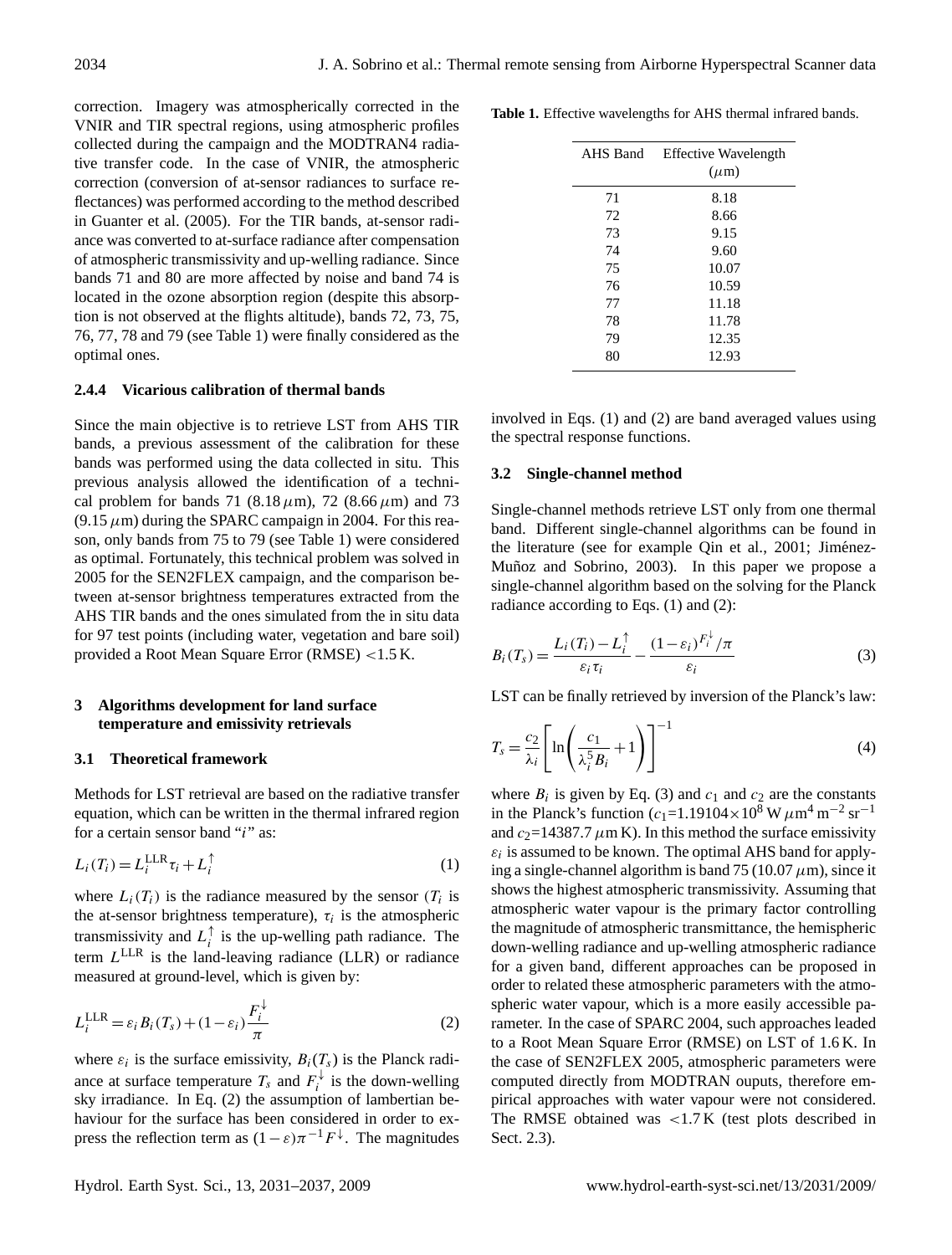## **3.3 Two-channel (split-window) technique**

The second method proposed for LST retrieval is the Two-Channel (TC) technique, also called Split-Window (SW) when working in  $10-12 \mu m$ , which has been widely used by the scientific community (see for example Kerr et al., 2004). In this case we have considered the TC algorithm proposed by Sobrino and Raissouni (2000):

$$
T_s = T_i + a_1 (T_i - T_j) + a_2 (T_i - T_j)^2 + a_0
$$
  
 
$$
+ (a_3 + a_4 w)(1 - \varepsilon) + (a_5 + a_6 w) \Delta \varepsilon
$$
 (5)

being  $T_i$  and  $T_j$  the at-sensor brightness temperatures (in K) for two different AHS TIR bands,  $w$  is the atmospheric water vapour content (in g/cm<sup>2</sup>) and  $\varepsilon = 0.5(\varepsilon_i + \varepsilon_j)$  and  $\Delta \varepsilon = \varepsilon_i - \varepsilon_j$ ) are respectively the mean emissivity and the emissivity difference for the two AHS bands considered. As it can be noticed, this method requires two TIR bands. Optimal AHS bands for applying a split-window algorithm are bands 75  $(10.07 \,\mu\text{m})$  and 79 (12.35  $\mu$ m), as was proposed in Sobrino et al. (2006). In this case, the knowledge of the surface emissivity for the two bands is also required. The coefficients  $a_i$  (i=0,6) are obtained from simulated data (atmospheric soundings, MODTRAN-4 and emissivity spectra). The comparison against in situ data provided RSME <1.9 K in both SPARC 2004 and SEN2FLEX 2005 campaigns.

## **3.4 Temperature and Emissivity Separation (TES) algorithm**

Temperature and Emissivity Separation (TES) algorithm was developed by Gillespie et al. (1998), and it is used to produce the Standard Products of LST and LSE from the Advanced Spaceborne Thermal Emission and Reflection Radiometer (ASTER) data. The TES algorithm provides simultaenously LST and emissivity, and requires at least 4 or 5 TIR bands. It uses as input the land-leaving radiances and the downwelling atmospheric radiance, and it is composed by three different modules: NEM (Normalized Emissivity Method), RATIO and MMD (Maximum-Minimum Difference). Basically, the NEM module provides a first guess of the surface temperature and emissivities using an iterative procedure, the RATIO module normalizes the surface emissivities providing the so-called beta spectrum, and finally the MMD module recovers final surface emissivities and temperature using a semi-empirical relationship bewteen minimum emissivity  $(\varepsilon_{\min})$  and spectral contrast (MMD),  $\varepsilon_{\min} = a+b \times \text{MMD}^c$ .

Different bands configurations (Config) have been considered to apply the TES method to AHS TIR data (see Table 1):

Config 1: AHS bands 75,76,77,78,79, Config 2: AHS bands 72,73,75,76,77,78,79, Config 3: AHS bands 71,72,73,74,75,76,77,78,79,80.

Config 1 was the one used in SPARC 2004, since the other bands were affected by the technical problem discussed in

LST (K) TFS 7bands 340

to Airborne Hyperspectral Scanner (AHS) data in the SEN2FLEX 2005 field campaign. **Fig. 1.** Land Surface Temperature (LST) map obtained with the Temperature and Emissivity Separation (TES) algorithm applied

tained for the three configurations. As an example, Fig. 1 Sect 2.4.4. In SEN2FLEX 2005 the three different configurations were applied in order to assess the effect on the LST retrieval depending on the number of TIR band used. A RMSE=1.4 K was obtained in SPARC 2004 using only Config 1. In SEN2FLEX 2005 a RMSE<1.6 K was obshows a LST map obtained with the TES algorithm during SEN2FLEX 2005. Spectral emissivity retrievals from AHS data using other multichannel TES methods are also presented in Jiménez et al. (2007).

## **4 Simplified method for evapotranspiration estimation**

Evapotranspiration refers to the water lost from soil surface (evaporation) and from crop (transpiration). The knowledge of ET allows the irrigation water use optimisation. It is important to remark that ET estimation by solving the energy balance equation requires the availability of TIR data.

Daily ET has been retrieved according to the methodology presented in Sobrino et al. (2005) and Gómez et al. (2005), which is based on the Simplified Surface Energy Balance Index (S-SEBI) model (Roerink et al., 2000). Hence, the instantaneous evapotranspiration  $(ET<sub>i</sub>)$  is given by:

$$
LET_i = \Lambda_i (R_{ni} - G_i)
$$
 (6)

where  $\Lambda$  is the evaporative fraction,  $R_n$  is the net radiation and  $G$  is the soil heat flux. The subindex "i" refers to "instantaneous" values, whereas the subindex "d" is

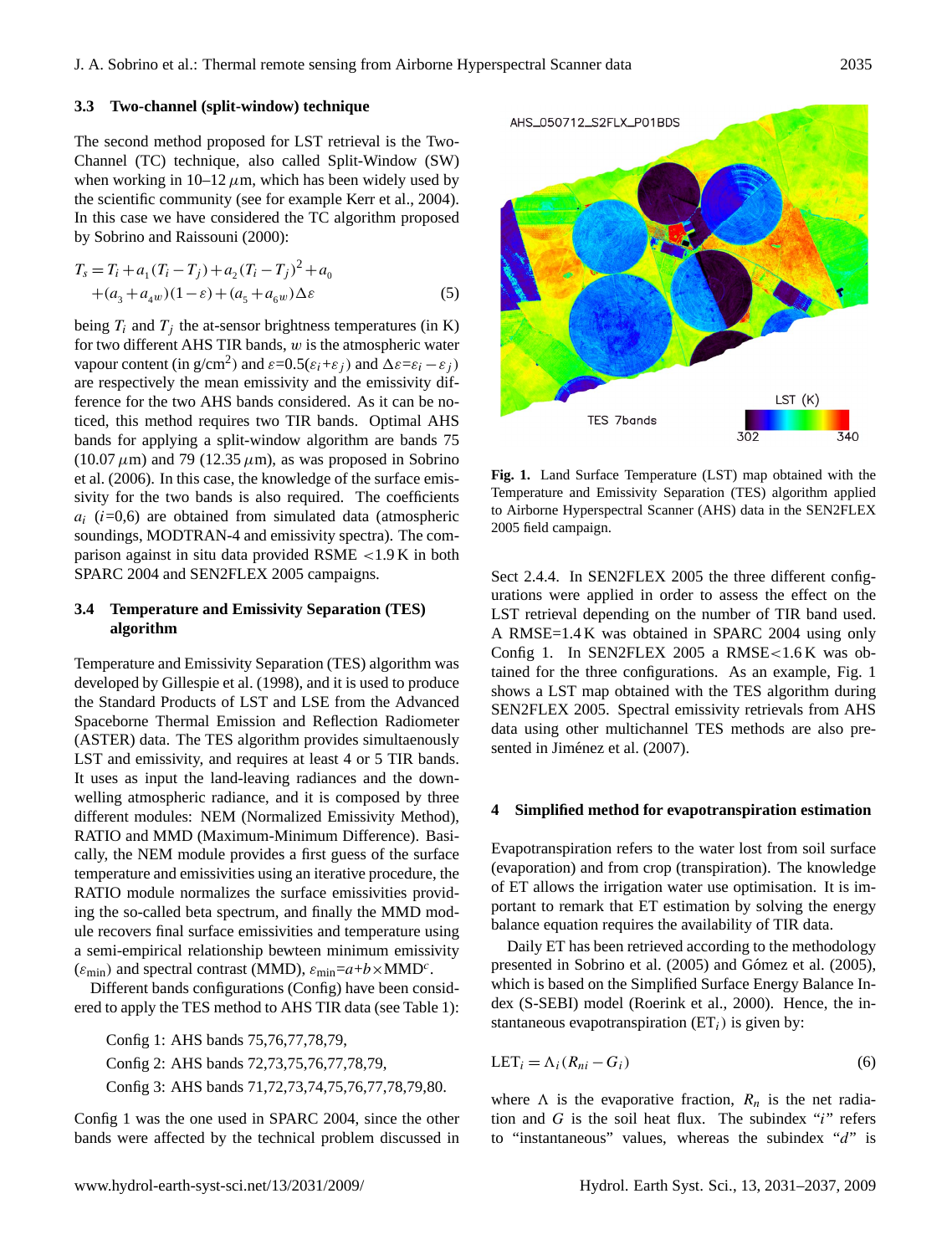

**Fig. 2.** Surface temperature versus surface albedo.  $H$  is the sensible 462 latent heat flux and α is the albedo (adapted from Roerink et al., 2000). from Roerink et al., 2000). heat flux, LET is the latent heat flux and  $\alpha$  is the albedo (adapted

employed for "daily" values. Then, daily  $ET \, (ET_d)$  can be obtained as:

$$
ET_d = \frac{\Lambda_i C_{di} R_{ni}}{L} \tag{7}
$$

where L is the latent heat of vaporization  $(2.45 \text{ MJ kg}^{-1})$ and  $C_{di}$  is the ratio between daily and instantaneous  $R_n$ ,  $C_{di} = R_{nd}/R_{ni}$  (Seguin and Itier, 1983; Wassenaar et al., 2002), which is day and year dependent (Bastiaanssen et al., 2002). It has been estimated from measurements of net radiation registered in a meteorological station located in the Barrax area. In the step from Eqs. (6) to (7) the assumption  $\Lambda_i \approx \Lambda_d$  and  $G_d \approx 0$  has been considered.

Instantaneous net radiation  $(R_{ni})$  is obtained from the balance between the incoming and outgoing shortwave and longwave radiation:

$$
R_{ni} = (1 - \alpha_s)R_{sw}^{\downarrow} + \varepsilon R_{lw}^{\downarrow} - \varepsilon \sigma T_s^4
$$
 (8)

where  $\alpha_s$  is the surface albedo,  $R_{sw}^{\downarrow}$  and  $R_{lw}^{\downarrow}$  are respectively shortwave and longwave incoming radiation (measured in meteorological stations),  $\varepsilon$  and  $T_s$  are respectively surface emissivity and temperature (estimated with any of the method presented in the previous section) and  $\sigma$  is the Stefan-Boltzmann constant  $(5.670 \times 10^{-8} \,\mathrm{W} \,\mathrm{m}^{-2} \,\mathrm{K}^{-4})$ . Surface albedo has been estimated from a weighted mean of atsurface reflectivities ( $\rho^{\text{surface}}$ ) estimated with AHS VNIR atmospherically corrected bands:

$$
\alpha_s = \sum_{i=1}^{20} \omega_i \rho_i^{\text{surface}} \tag{9}
$$



campaign. **Fig. 3.** Daily Evapotranspiration (ET) map obtained from Airborne Hyperspectral Scanner (AHS) data in the SEN2FLEX 2005 field

where  $\omega_i$  (i=1,20) are the weight factors obtained from the solar irradiance spectrum at the top of the atmosphere. Finally, the evaporative fraction is estimated as:

$$
\Lambda_i = \frac{T_H - T_s}{T_H - T_{\text{LET}}}
$$
\n(10)

to B the temperature increase because of the change in the 21.<br>
where  $T_H$  and  $T_{\text{LET}}$  are two characteristic temperatures of<br>
1.<br>
at,<br>
at,<br>
tined from the graph of surface temperature versus surface<br>
the<br>
we conditions for a given albedo value (see Fig. 2). A<br>
cording to Roeri where  $T_H$  and  $T_{\text{LET}}$  are two characteristic temperatures obtained from the graph of surface temperature versus surface albedo (Roerink et al., 2000), and corresponding to dry and wet conditions for a given albedo value (see Fig. 2). According to Roerink et al. (2000), Eq. (10) is only applicable when the atmospheric conditions are constants over the image and the study site includes simultaneously wet and dry areas. In Fig. 2 it is observed an approximately constant surface temperature  $(T<sub>S</sub>)$  for low albedo values, related to water saturated surfaces like open water and irrigated lands, where all available energy is used in evaporation process. On the other hand, for higher albedo values the figure shows an increase of surface temperature with albedo. Thus, from A surface temperature is a result of less soil moisture availability yields an evapotranspiration decrease and therefore a surface temperature increase. Here surface is said to be "Evaporation controlled". Finally, surface temperature from B decreases with increasing albedo. In this point, the soil moisture decrease such as no evaporation can occur due to that all available energy is used for surface heating. Thus an albedo increase yields a net radiation decrease and therefore less surface heating. Here, surface temperature is said to be "Radiation Controlled". The methodology was applied to the AHS imagery and tested using ET values measured